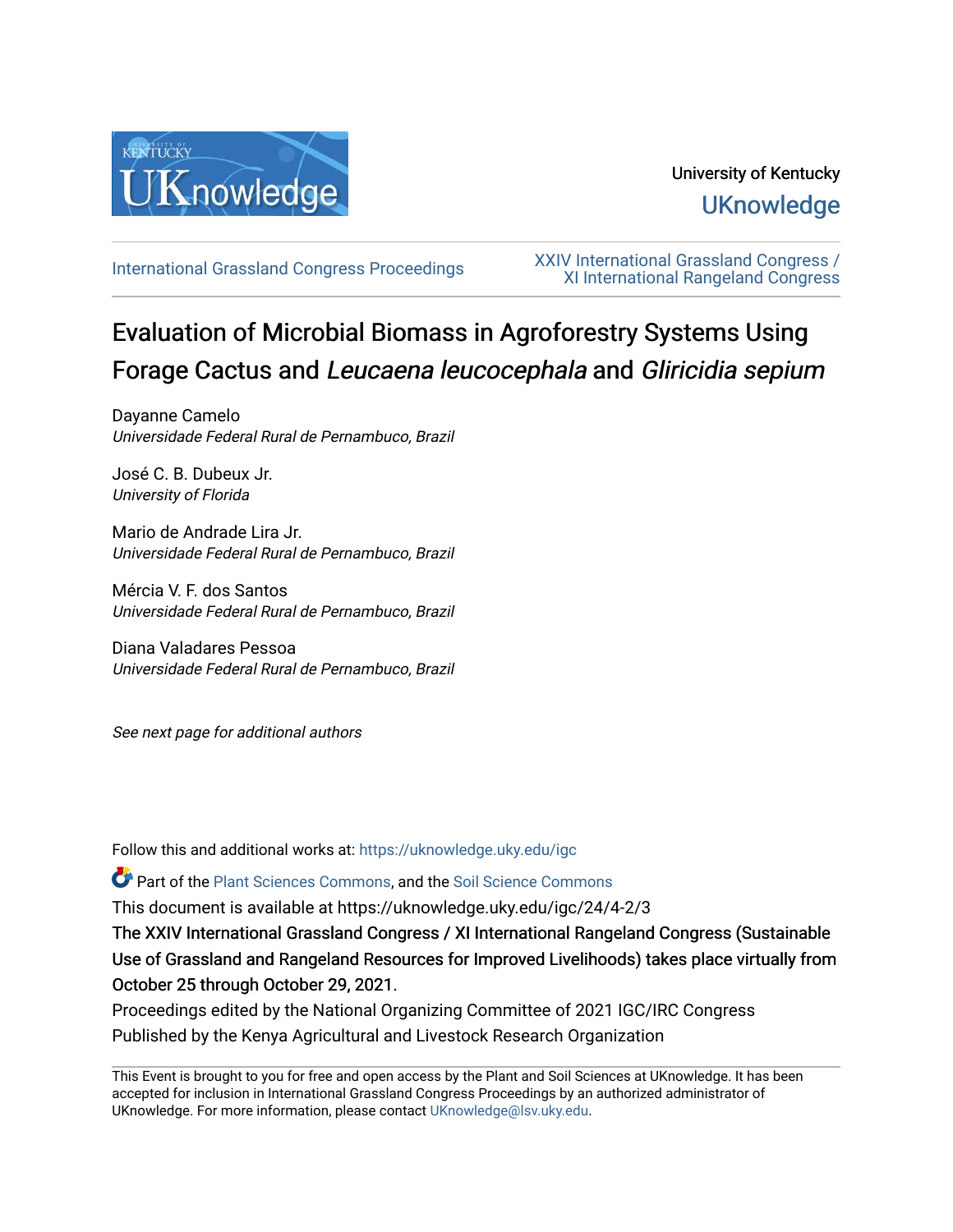## Presenter Information

Dayanne Camelo, José C. B. Dubeux Jr., Mario de Andrade Lira Jr., Mércia V. F. dos Santos, Diana Valadares Pessoa, and Erick Santos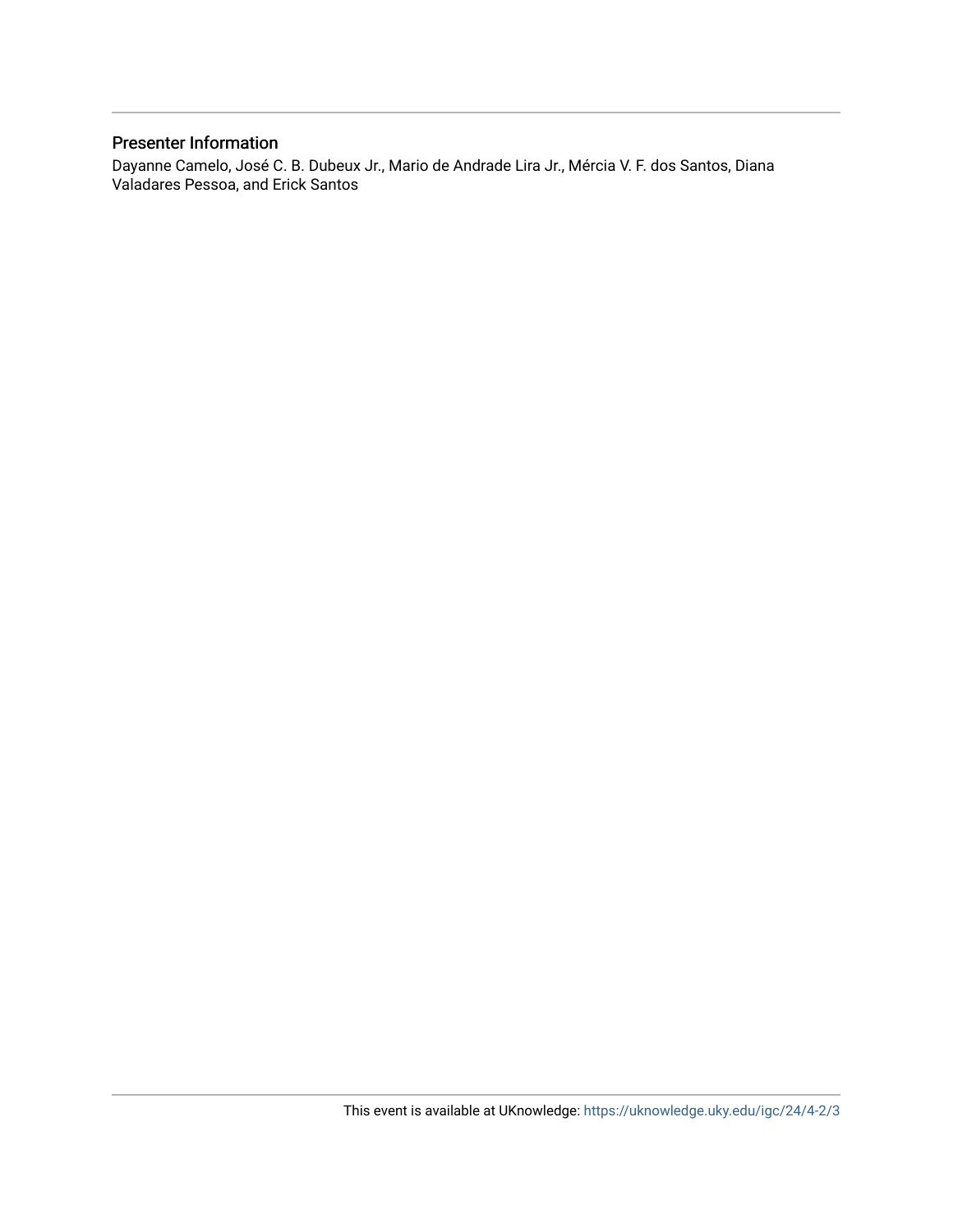# **Sub-Theme 4: Wildlife, Tourism and Multi-Facets of Rangeland/Grassland**

*Biodiversity and ecosystem services of rangelands/grasslands*

# **Concurrent session: Forage legume ecosystem services in sustainable livestock systems**

Title: Evaluation of Microbial Biomass in Agroforestry Systems using Forage Cactus and *Leucaena leucocephala* and *Gliricidia sepium* 

Dayanne Camelo\*; José Carlos Batista Dubeux Júnior#; Mario de Andrade Lira Junior\*; Mércia Virgínia Ferreira dos Santos\*, Diana Valadares Pessoa\*, Erick Santos#

\* Universidade Federal Rural de Pernambuco – Recife, PE, Brazil; # University of Florida North Florida research and Education Center, Marianna, FL, USA.

**Key words**: Agroforestry systems; Edaphic microorganisms; Microbiological analyzes.

#### **Abstract**

Vegetation type can affect soil microbiology in agroforestry systems. Plants release different organic exudates in the rhizosphere, affecting microbial growth. This study evaluated the effect of forage cactus intercropped with different tree legumes on soil microbial biomass. The research was performed in a tropical semiarid Regosol at Caruaru Experimental Station, Agronomic Institute of Pernambuco, Northeast Brazil. Treatments included: i) *Gliricidia sepium* (Jacq.) Steud and forage cactus IPA-Sertânia (*Nopalea cochenillifera* Salm Dyck); and ii) *Leucaena leucocephala* [Lam.] de Wit.) and forage cactus IPA-Sertânia. Treatments were allocated in a randomized complete block design in a split-split-plot scheme, with four replications. Main plots consisted of agroforestry system, split-plot was the distance from tree rows, and split-split-plot soil depths. Organic fertilization with cattle manure was applied aiming a rate of 200 kg N ha<sup>-1</sup>. Tree legumes were planted in double rows spaced 9 x 1 x 0.5 m and cactus planted between double rows spaced by 1 x 0.25 m. Plot size measured 960 m<sup>2</sup>. Soil collection occurred in the rainy period (April 2019). Samples were collected at depths of 0-10 cm and 10-20 cm at 0, 1.5, 3.0, and 4.5 m away from legume rows. Response variables included soil basal respiration (SBR), microbial biomass C (C-mic), and metabolic quotient (qCO2). Data were subjected to analysis of variance using SAS. Means were compared by Tukey test at 5% significance. No significant difference was observed for SBR, MBC, and qCO<sub>2</sub>, with average values of 9.36, 202.98, and 0.05, and standard error 1.16, 10.90 and 0.01, respectively, in the different distances away from tree legumes. Introduction of arboreal legumes did not cause changes in microbial biomass. Microbial activity was similar in soils under forage cactus intercropped with Leucaena or Gliricidia.

### **Introduction**

The forage cactus (*Opuntia* sp. and *Nopalea* sp.) is a viable alternative in animal feeding in semi-arid tropical environments because it is adapted to the edaphoclimatic conditions. In Brazil, it is estimated that there are approximately 600 thousand hectares cultivated with forage cactus (Dubeux Júnior et al., 2013). The intercropping of cactus with tree legumes allows the complementation of the levels of protein and fiber for the ruminant diet (Goveia et al., 2016), increases the availability of N in the system, and promotes greater litter deposition. The N input favors the process of nutrient cycling, by adding material with low C:N ratio (Oli et al., 2018), resulting in improvements in the chemical, physical, and biological characteristics of the soil. Microorganisms, because they are responsible for various ecological functions of the environment and sensitive to changes in land use (Gessner et al., 2010), are commonly used as soil quality indicators, through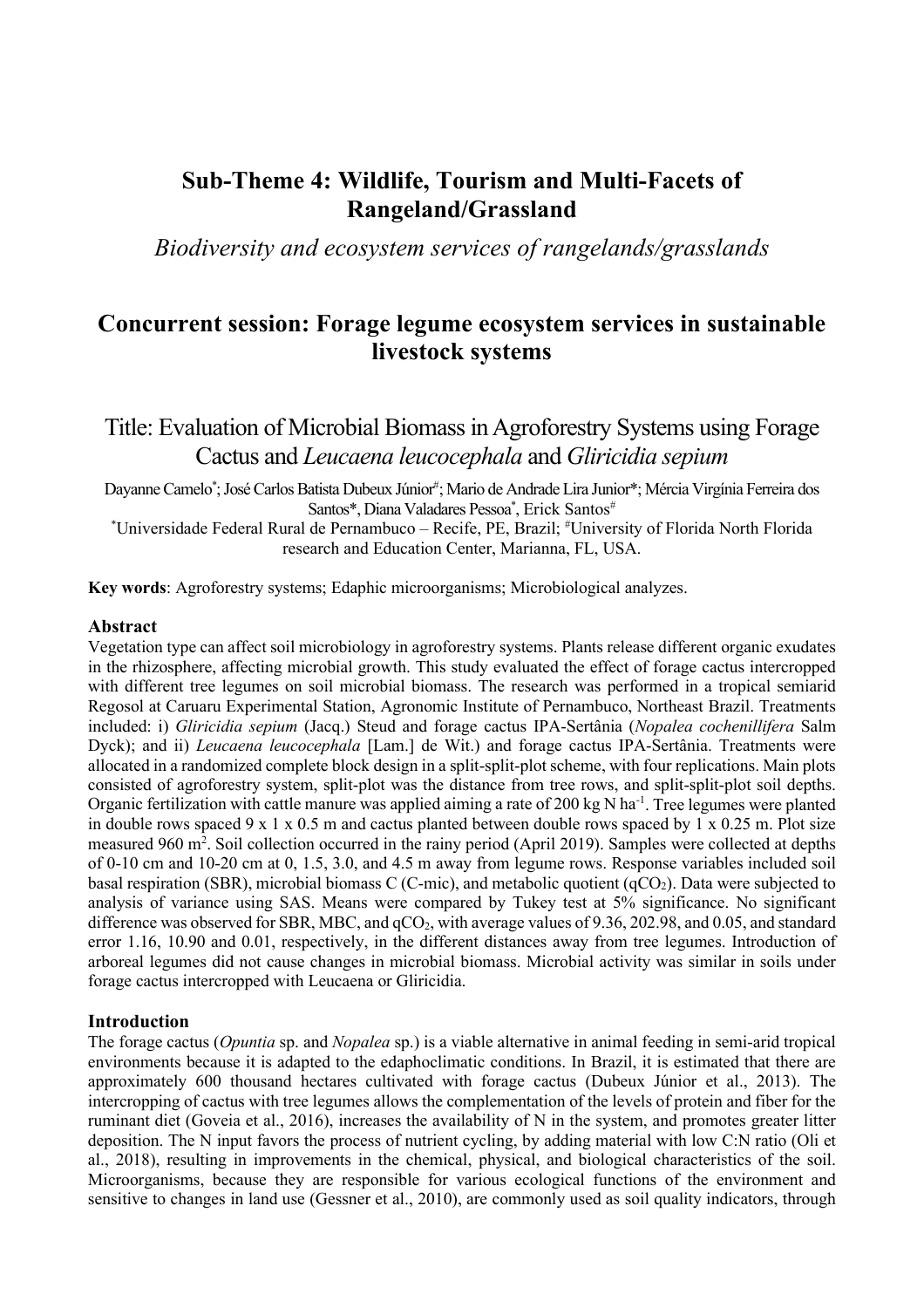p. 2

analysis of microbial biomass carbon, microbial respiration, and metabolic quotient. Studies show that plant cover and management practices adopted in agriculture are among the factors responsible for variations in the soil microbial community (Azevedo et al., 2019; Ren et al., 2019). Recently, changes in soil microbiota have been identified in a transect gradient moving away from legume rows (Lira Junior et al., 2020). Thus, the objective was to evaluate the effect of intercropping tree legumes with forage cactus on microbial biomass and microbial activity of the soil.

# **Material and Methods**

The study was conducted at the Caruaru Experimental Station of the Instituto Agronômico de Pernambuco, IPA (8º 14' S and 35º 55' W). According to FAO (2014), the predominant soil in the experimental area is Regosol. The climate of the site is dry and hot semiarid, classified as BSh in the Köppen classification, with average rainfall of 727.1 mm/year. Treatments tested included: i) forage cactus IPA-Sertânia (*Nopalea cochenillifera* Salm Dyck) and Leucaena [*Leucaena leucocephala* (Lam.) de Wit.]; ii) forage cactus IPA-Sertânia and Gliricidia [*Gliricidia sepium* (Jacq.) Steud]. The experimental design was in randomized blocks with four repetitions, in a scheme of split-split plots. The main plot was formed by the intercropped systems, the split-plot constituted by the distances from the central row of tree legumes (0.0; 1.5; 3.0; and 4.5 m) and the split-split plot formed by the soil layers (0-10 and 10-20 cm). The experiment was established in March 2011. The tree legumes were planted in three double rows (each plot), spaced 9 x 1 x 0.5 m, with the forage cactus IPA-Sertânia planted between the double rows at 1 x 0.25 m spacing (Miranda et al., 2019). The density of tree legumes was 4,000 plants/ha and forage cactus 32,000 plants/ha. In June 2018, the experimental area was fertilized with bovine manure to supply 200 kg N ha<sup>-1</sup>. The soil was collected in April (rainy season) in depths 0-10 and 10-20 cm to 0.0, 1.5, 3.0, and 4.5 m from the central row of legumes. Soil basal respiration (SBR) was determined by quantifying the  $C$ -CO<sub>2</sub> released by the microbial respiration process (Mendonça and Matos, 2005). The C content of microbial biomass (C-mic) was estimated by the irradiation-extraction method (Islam; Weil, 1998). The metabolic quotient (qCO2) was calculated by the ratio between SBR and C-mic (Anderson; Domsch, 1993). The data were submitted to variance analysis using the SAS/STAT® 14.1 Proc Mixed (SAS, 2015) and treatment averages were compared by PDIFF and adjusted to Tukey (P<0.05).

## **Results**

No significant difference (P>0.05) was observed between the different intercropped systems, the distances from tree legumes, and soil depths. The average values observed for SBR, C-mic and qCO2 were 7.7 µg C- $CO_2$   $g^{-1}$  d<sup>-1</sup>; 177.6 mg kg<sup>-1</sup>, and 0.05 µg C-CO<sub>2</sub> g<sup>-1</sup> C-mic d<sup>-1</sup> in the 0-10 cm depth, while in the 10-20 cm depth they were 10.9  $\mu$ g C-CO<sub>2</sub> g<sup>-1</sup> d<sup>-1</sup>; 228.3 mg kg<sup>-1</sup>, and 0.05  $\mu$ g C-CO<sub>2</sub> g<sup>-1</sup> C-mic d<sup>-1</sup>, respectively (Figure 1).



Figure 1. Soil basal respiration (SBR), soil microbial biomass carbon (C-mic) and metabolic quotient (qCO2) in intercropped systems with forage cactus in the 0- to 10- and 10- to 20-cm soil depths. C+L: intercropped forage cactus and Leucaena; C+G: intercropped forage cactus and Gliricidia. The bars indicate the standard error of the average.

## **Discussion**

The activity and microbial biomass were similar in the different cropping systems (Figure 1). The results found in this study are similar to soils under cultivation of native vegetation in tropical environment (Cardozo Junior et al., 2016), indicating that intercropped forage cactus systems are sustainable and beneficial for microbial biomass. It is worth noting that the low values of qCO2 found in the two depths indicate that microbiota is being efficient, losing less CO2 per unit of biomass, resulting in a greater incorporation of carbon in the microbial cells (Müller et al., 2014), indicating greater microbial diversity.